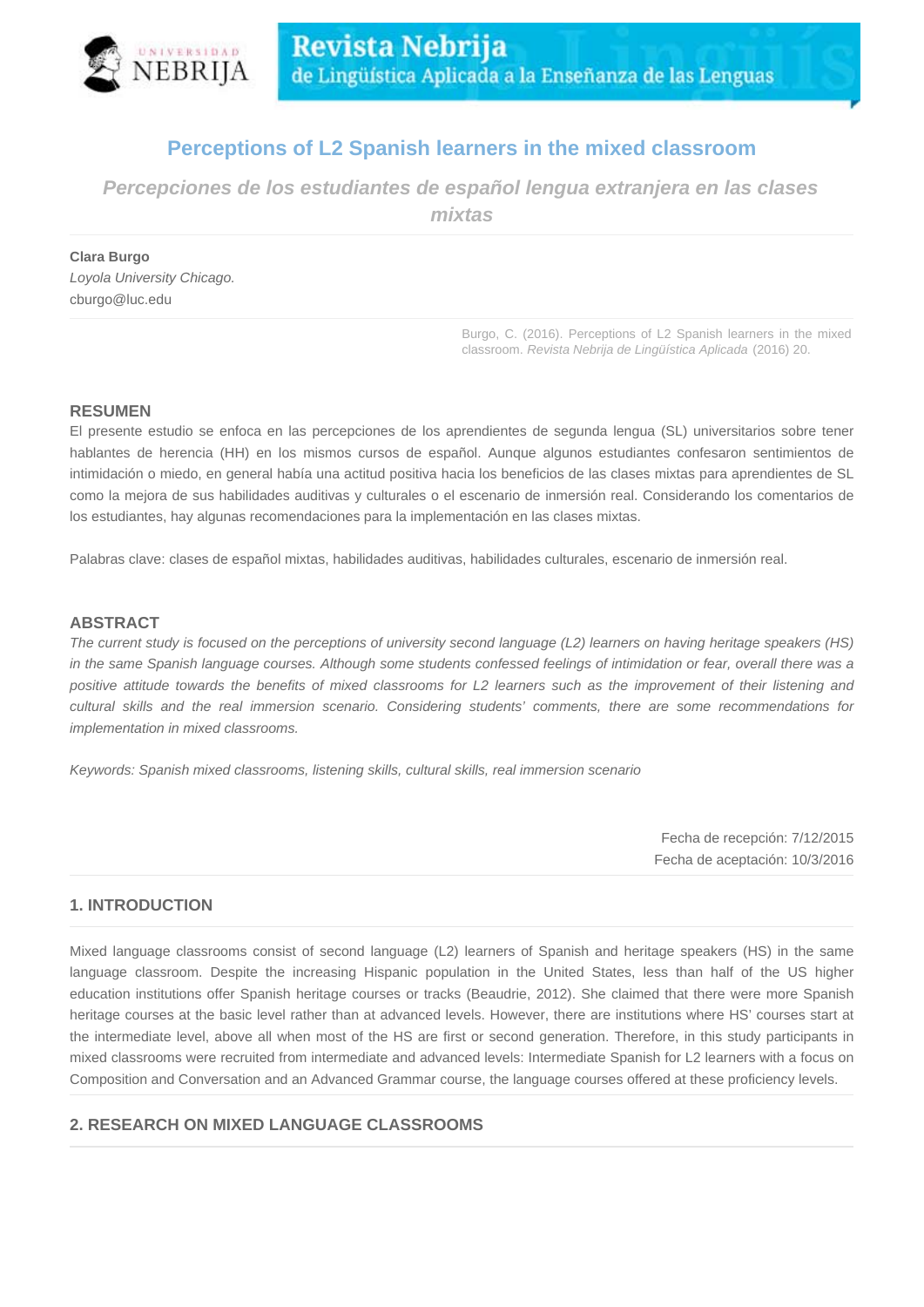

Recent research showed that there were more benefits for L2 learners in mixed language classrooms than for HS. In a study by Blake and Zyzik (2003), they found that HS assisted their L2 partners more than the reverse in chat-based interactions. L2 learners benefited from the HS' knowledge of grammar and vocabulary while HS did from L2 learners' knowledge of metalanguage (Walls, 2013). Even though separated classes are recommended to address their linguistic needs, funding and administrative realities encourage mixed classrooms, above all at higher levels of instruction (Kagan & Dillon, 2009). Tomlinson (2003) and Carreira (2007) suggested differentiated instruction and Kagan and Dillon (2009) supported this model of instruction with portfolios as an assessment instrument. Nevertheless, they considered that portfolios made grading difficult so other methods of assessment should be used. When an institution starts considering the implementation of a separate heritage track, what matters is what students actually need. If the focus at the basic level is on reading on writing, there might not be a need for separate courses for HS. If the focus is on conversation or culture, it would be more convenient to offer an alternative for HS (Benmamoun & Kagan, 2013).

Henshaw (2013) found that HS provided more corrective feedback to L2 learners in interactions and written texts in collaborative written tasks. In another study, Bowles, Adams and Toth (2014) claimed that HS-L2 pairs used the target language significantly more often than L2-L2 pairs in an information exchange oral task. Overall, L2 learners have an advantage in written tasks while HS do in oral tasks (Bowles, 2011). However, when proficiency is controlled and with oral and written tasks, they can mutually benefit from mixed classes. In a recent study by Dones-Herrera (2015), both L2 learners and HS showed a positive attitude towards being in a mixed class. She conducted a study on mixed Spanish classes for beginners. It seems that all the recent studies point in the same direction regarding the positive perceptions by L2 learners and HS (Alarcón, 2010; Campanaro 2013; Dones-Herrera,2015; Edstrom, 2007). Students felt good about helping each other.

Language teachers need to be aware that simply mixing HS and L2 learners does not guarantee that L2 learners will have enough opportunities for interaction in the classroom. Therefore, they propose online small group interaction for L2 learners' participation (Freiermuth, 2001).

The current study is focused on the perceptions of L2 learners on having HS in the same Spanish language course. According to Edstrom (2007), there was a positive impact on listening comprehension and oral skills since they had access to fluent speech and dialectal variation. Therefore, this was a real immersion opportunity in a conversational register, they appreciated the ethical values of respect and collaboration but recognized feeling intimidated by HS. Moreover, they thought that faculty expectations were higher in mixed classrooms and the pace was faster.

## **3. METHODOLOGY**

Twenty Spanish L2 learners from language courses at the 200 and 300 college levels were the participants in this study. The researcher visited these language courses in order to recruit students and make appointments and the study took place in the researcher's office. The study consisted of two parts: a survey about their opinions and perceptions on mixed language classrooms (quantitative data) and a post-survey interview where students had the opportunity to develop their answers (qualitative data), all of them adapted from Edstrom (2007). In the survey, students had to give their opinion on a list of statements on mixed language classrooms following a scale that ranged from strongly disagree to strongly agree (1 to 6): 1- Strongly Disagree, 2- Disagree, 3- Somewhat Disagree, 4- Somewhat Agree, 5- Agree, 6- Strongly Agree.

## **4. RESULTS**

| <b>STATEMENTS</b>                     |  |   |  |   |    |
|---------------------------------------|--|---|--|---|----|
| Good for my listening skills          |  |   |  | 5 | 13 |
| Uncomfortable speaking in front of HS |  | 3 |  |   |    |
| As happy to work with L2 or heritage  |  |   |  | 5 |    |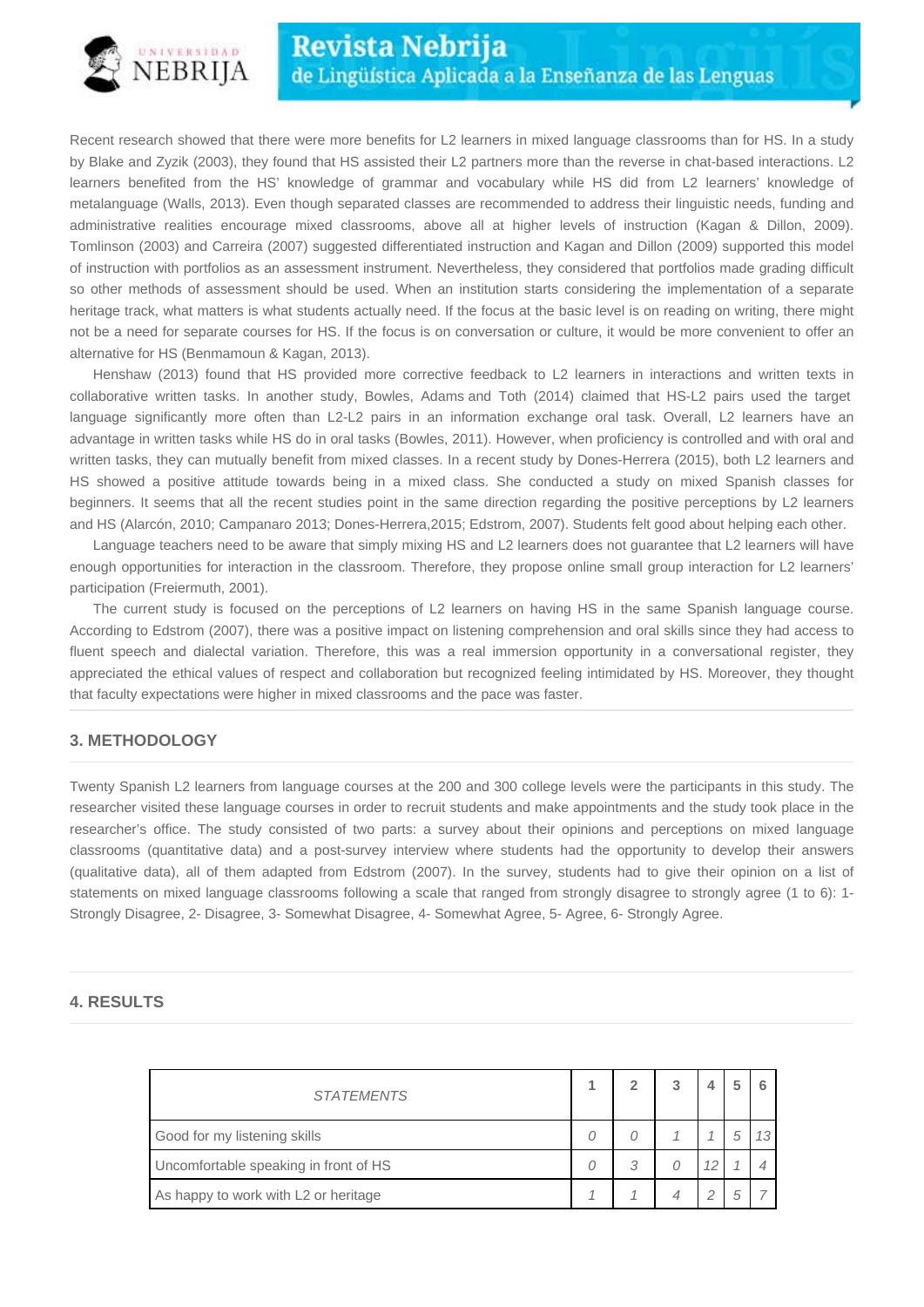

| I learn culture from HS                                 |   | 1             | 3              | 5              | 5              | 5              |
|---------------------------------------------------------|---|---------------|----------------|----------------|----------------|----------------|
| HS make me feel comfortable with other Spanish dialects | 0 | 0             | 1              | 8              | 9              | $\mathcal{P}$  |
| HS make me feel good/ they are also learners            | 1 | 3             | $\Omega$       | 9              | 4              | 3              |
| HS' presence does not affect the content of the course  | 0 | 3             | $\Omega$       | $\overline{2}$ | 9              | 6              |
| HS' presence affects the expectations of the course     |   | 5             | 4              | 2              | $\overline{c}$ | $\overline{4}$ |
| Without HS, I would get better grades                   |   | 5             | $\overline{7}$ | $\overline{c}$ | $\overline{c}$ | $\Omega$       |
| HS' presence affects my participation                   |   | $\mathcal{P}$ | 3              | 6              |                | 1              |
| HS respect my contributions to class                    |   | 1             | 3              | 1              | 10             | $\overline{4}$ |
| HS speak Spanish better                                 |   | 0             | 0              | $\overline{2}$ | $\overline{4}$ | 13             |
| Talking to HS improves my Spanish                       |   | 0             | 0              | $\overline{c}$ | 7              | 11             |
| HS have larger vocabulary in Spanish                    |   | 0             | 0              | 3              | $\overline{4}$ | 13             |
| My Spanish is more grammatical than that of HS          |   | 5             | 3              | 6              | 3              | $\overline{2}$ |

|  |  | Table 1. Survey L2 Spanish learners |
|--|--|-------------------------------------|

There were three questions that did not get 20 answers but 19: HS' presence affects my participation, HS respect my contributions to class and HS speak Spanish better. The reasons why these statements were not ranked by one student are unknown: it could be that they were skipped because the student(s) did not know how to rate them or that they were skipped by accident.

## **5. DISCUSSION**

In order to interpret these results, qualitative data collected during the post-survey interview will be used. Most of these statements reflected positive feelings or perceptions of the presence of HS in the mixed language classroom.

The following is the list of the positive statements:

- 1. Good for my listening skills
- 3. L2 learners are as happy to work with HS as with other L2 learners
- 4. I learn culture from HS
- 5. HS make me feel comfortable with other Spanish dialects
- 6. HS make me feel good/ they are also learners
- 7. HS' presence does not affect the content of the course
- 11. HS respect my contributions to class
- 13. Talking to HS improves my Spanish
- 15. My Spanish is more grammatical than that of HS

The majority of the students (13) ranked the first statement with a 6 (strongly agree), which shows an awareness of the benefit of having HS in the same language class to improve their aural comprehension skills. In the next statement, there is more division. Even though most of the students considered that they were as happy to work with HS as with L2 learners (7), there were students who ranked these statements along all the numbers in the continuum. Regarding the cultural input received by HS, most of the students evenly rated this statement with 4, 5 and 6 (somewhat agree, agree, strongly agree). "It is lucky to have HS in the class, their cultural perspective, to see how they speak in reality and not only in class. For example, formal vs. informal Mexican Spanish vs. Peninsular Spanish" (Sarah<sup>2</sup>).

Another benefit for L2 learners is the appreciation of other Spanish dialects in the classroom. Most of the students agreed (9) and somewhat agreed (8) with this statement: "Puedo aprender acento de HS, estoy cómoda trabajando con otras personas, no es un problema. Puedo aprender mucho de su cultura. Como una estudiante del programa de educación, no tengo tiempo para viajar a otros países. Estoy estudiando este verano en México pero no tengo muchas oportunidades para aprender la cultura.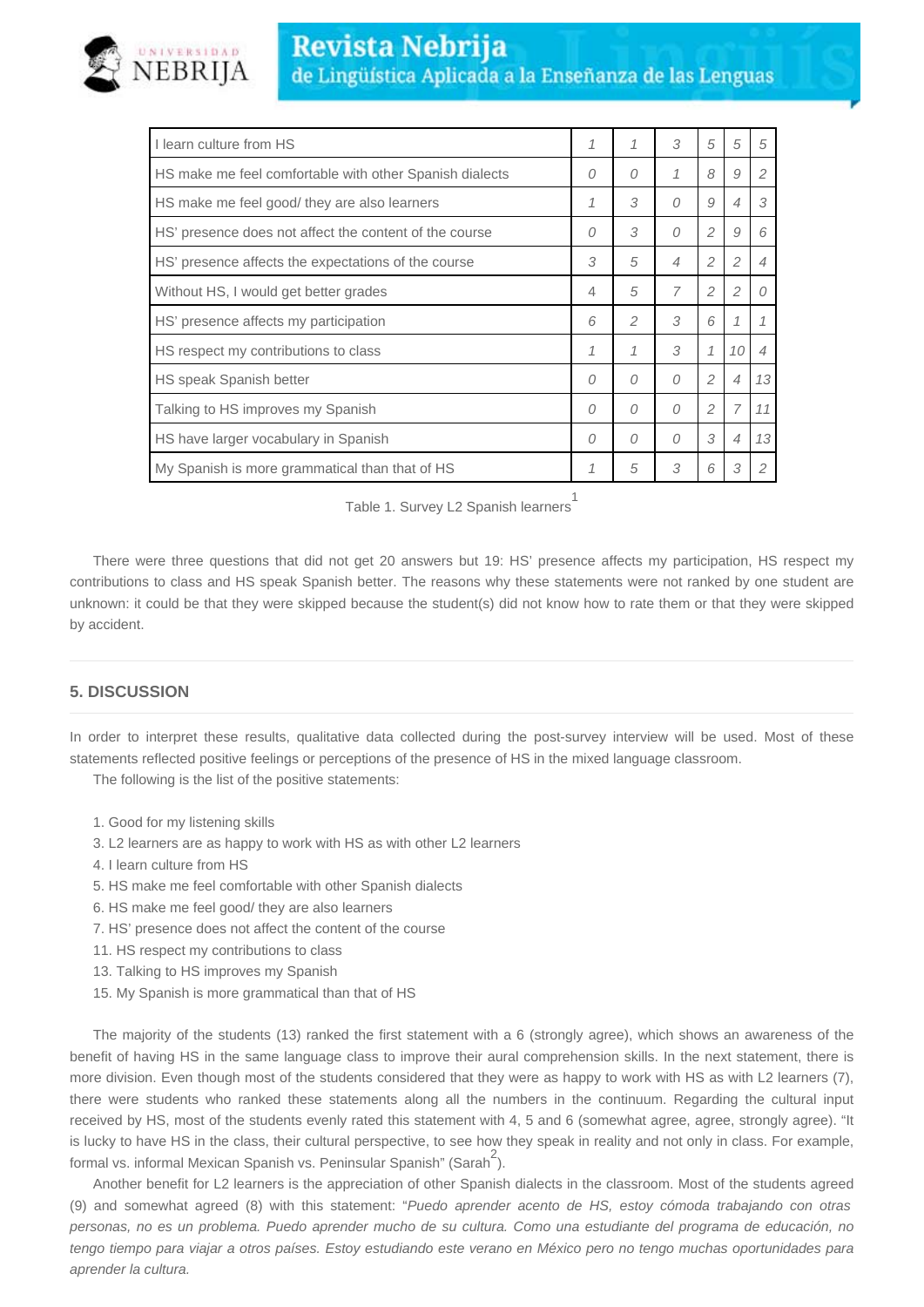

Vale la pena mucho tener a HS en clase" (Val). [I can learn accent from HS, I am comfortable working with other people, it is not a problem. I can learn a lot from their culture. As a student in the program of Education, I don't have time to travel to other countries. I am studying this summer in Mexico but I don't have many opportunities to learn the culture. It is worth it to have HS in class, my translation]. "Although it is intimidating, it is important because hearing different dialects really helps. You are not really understanding Spanish if you don't live this" (Alyssa).

Concerning the awareness of L2 learners of the weaknesses of HS as learners of the language like them, 9 of them somewhat agreed and 4 of them agreed. There were still a few students who did not agree, who probably placed themselves in an inferior position linguistically-speaking. "It is good to know they are not perfect. There is a reason we are in class together. We are working towards the same goal" (Mary).

In terms of how the presence of HS influences the instructors or the content/ material of the course, most of them agreed (9) and strongly agreed (6) that HS did not have an impact on the content of the course. However, this was not the case in Edstrom (2007), where most of them strongly disagreed.

Following the positive perceptions that L2 learners have for HS, we should also consider how the former are viewed by the latter. Statement 11 reflects how L2 learners feel respected by HS. A vast majority (10) agreed. Overall, statement 13 summarizes the general positive feeling that the presence of HS makes L2 learners improve their Spanish. 11 students strongly agreed. This result aligns with the general positive perception that L2 learners have regarding mixed language classrooms as it has been shown in recent literature (…)

It seems that there are not the same feelings towards the last statement: "My Spanish is more grammatical than that of HS". 6 of them somewhat agreed and 5 disagreed. The rest of them were divided along the continuum. It is possible that these ratings respond to a confusion of the term "grammatical" for them. Despite this, there are students who have a clear idea about the grammatical differences between them. "Para la gramática tenemos niveles de gramática más avanzada, ellos aprenden algo más diferente y formal que en sus casas" (Val). [For grammar, L2 learners have more advanced levels of grammar, they learn something more different and formal than at home, my translation]; "He doesn't know why he uses the grammar he uses so we are in the same level" (Kim); "They have a better vocabulary but they have problems with writing and grammar. It is easier for them to speak and listen" (Monica).

Concerning the negative feelings or perceptions, we could consider the following within the survey:

- 2. Uncomfortable speaking in front of HS
- 8. HS' presence affects the expectations of the course
- 9. Without HS, I would get better grades
- 10. HS' presence affects my participation
- 12. HS speak Spanish better
- 14. HS have larger vocabulary

L2 learners somewhat agreed that they felt uncomfortable speaking in front of HS: "Me siento incómoda con HS porque no tengo mucha seguridad en mi acento [I feel uncomfortable with HS because I don't have much confidence in my accent, my translation] so I have neighbors who are from PR, Panama, Mexico, I would not feel comfortable in speaking with my Spanish accent in class because I feel embarrassed, basically because I know there is one HS, I think it is helpful he is in our class because of diversity" (Kim).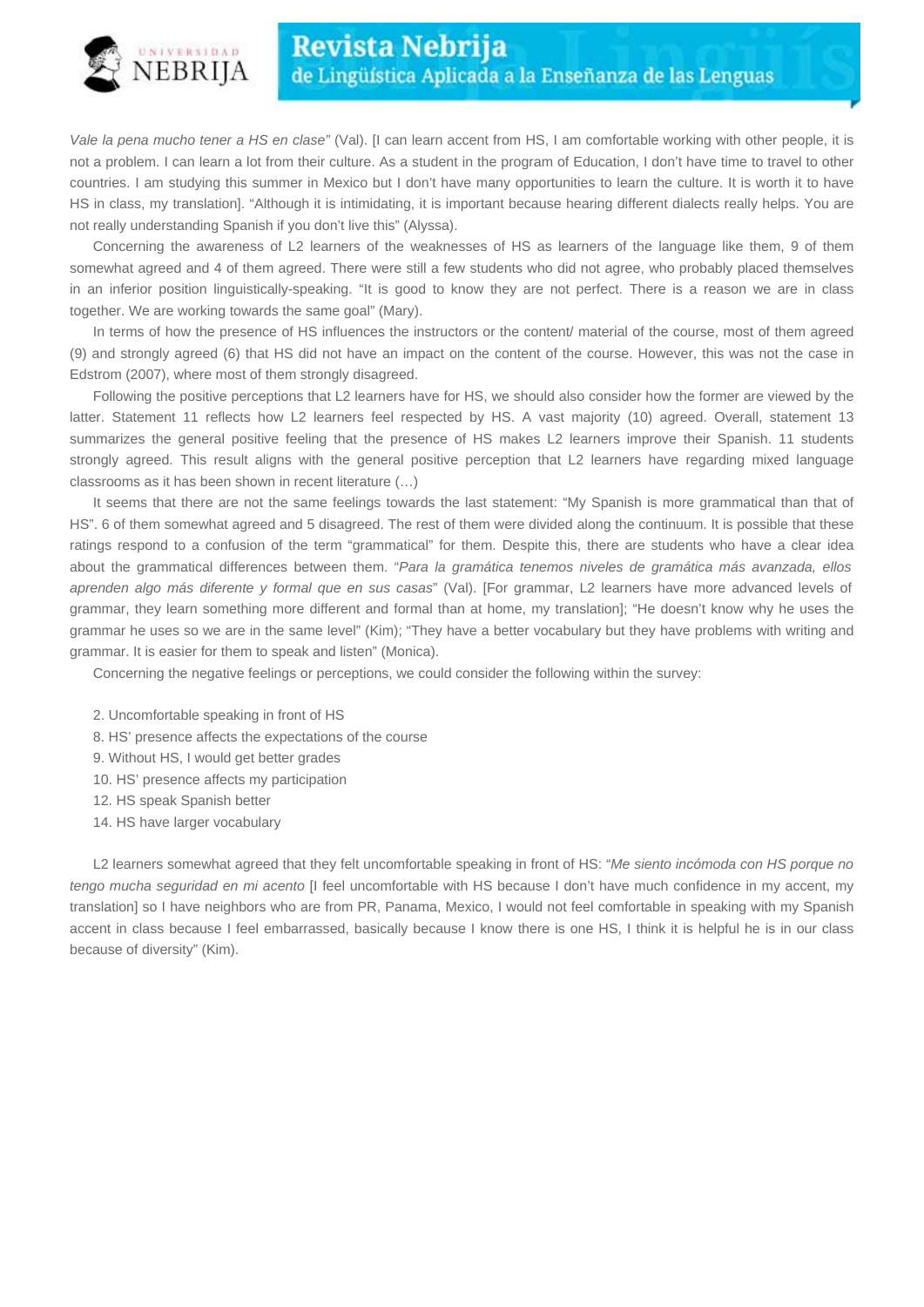

Even though it is hard to compare these results to the study by Edstrom (2007) because of her low number of non-natives (4), most of her results are consistent with these but we could still note that in this specific statement, most of her non-native participants disagreed with this statement in the same line as Dones-Herrera (2015), which is a contradictory result to this study. However, regarding the expectations of the course the results are different than a previously related statement (HS' presence does not affect the content of the course). 5 students disagreed (the highest number of students), 4 somewhat disagreed and 4 strongly agreed. It seems that there is a clear division of opinions related to this issue in the same vein as Edstrom (2007). On the other hand, in Dones-Herrera (2015), we can find that most of the answers were under the "agree" section of the continuum, These are some of the students' opinions: "Algunos profesores se comportaban diferente pero es raro, sobre todo aquí en esta universidad, los profesores tiene respeto para todos" (Val). [Some professors behaved differently but it is unusual, above all, here in this university, professors have respect for everybody, my translation]; "Teachers are understanding" (Kim); "I have never experienced instructors treat us differently" (Mary); "It doesn't affect what the instructor expects. They can tell the difference, they don't raise their expectations but changes the dynamics of the class. It doesn't affect my grades" (Monica).

Concerning the following negative statement (Without HS, I would get better grades), 7 somewhat disagreed, 5 disagreed and 4 strongly disagreed. These ratings showed that most of the students do not consider that the presence of HS affects their performance in the class: "I don't think I would get a better grade without HS" (Sarah). Nevertheless, there were a few students who thought it did. 6 students strongly disagreed and 6 somewhat agreed regarding the thought that HS presence affected their class participation. This contradictory result is surprising since there were several comments in the post-survey interview about how many students felt intimidated speaking in public when there were HS in the classroom: "They can express themselves better because they have a wider vocabulary. At times I am thinking what I am gonna say. It is intimidating because I worry they are judging me because my Spanish is not as good as theirs. I am sure they aren't but I feel that way" (Alyssa); "Some people would feel hesitant to speak Spanish" (Mary); "There is definitely intimidation, they are so good at speaking." (Karen); "In my class, there are not many HS but if there were, I would feel more intimidated" (Kim). This last statement is related to the following: "HS speak Spanish better". The majority of the students (13) strongly agreed with this, which makes proficiency in this skill an obvious difference between them. In the same line, 13 students strongly agreed that HS have a larger vocabulary: "Tienen palabras que yo no tengo, slang o algo cultural, no son las palabras académicas" (Val); [They have words that I don't have, slang or something cultural, they are not academic words, my translation]; "They have more vocabulary than I do, I don't feel confident" (Kim).

## **6. PEDAGOGICAL IMPLICATIONS**

After the survey, students participated in an interview in order to explain their answers and the last questions were geared towards pedagogical suggestions in order to maximize student learning in mixed language classrooms. Overall, most of the students enjoyed being in a mixed classroom: "I would rather definitely be in a mixed classroom. It wouldn't make sense not to be. The world is mixed so why would I not be mixed in the classes. I can learn culture, accent. They have that benefit and I do have the same benefit when I am speaking English" (Val). "I do think hearing the accent helps. It is another way to learn from them" (Mary); "I like mixed class, it brings diversity and culture to the classroom. Makes the language seem more alive" (Karen). Nevertheless, there were still a few students who were reluctant to be in the same class as HS: "Mixed classrooms suck. It is extremely difficult to understand HS. The challenges are different from English natives trying to learn Spanish and the other way around. I love the language, creating an environment in which I feel comfortable to learn and to speak" (Laura).

Regarding positive actions by instructors dealing with mixed classrooms: "They offer office hours to get help. They do a good job stopping and asking whether we understand. If we don't, she rephrased things. In the literature courses, it is more on my own. I do the readings on my own pace. I want Professors to give us opportunities of us expressing ourselves in discussion or more open-ended ways rather than a quiz" (Val).

Other students, like Karen, suggested: "Professors have to be aware of where the class is. As a L2 learner, that is the most important thing, to evaluate the progress". She remarked the importance of speaking with HS: " Speaking in Spanish with HS helps me a lot, we need more practice and understanding in both sides". Alyssa, on the other hand, highlighted the difference between HS and L2 learners: "Professors should be mindful who is HS and L2 learner, and the struggles, challenges for L2 learners". Finally, there are other students who proposed considering HS as a resource in the classroom: "We should continue to use heritage speakers as a resource, we can all work together and improve our abilities" (Monica).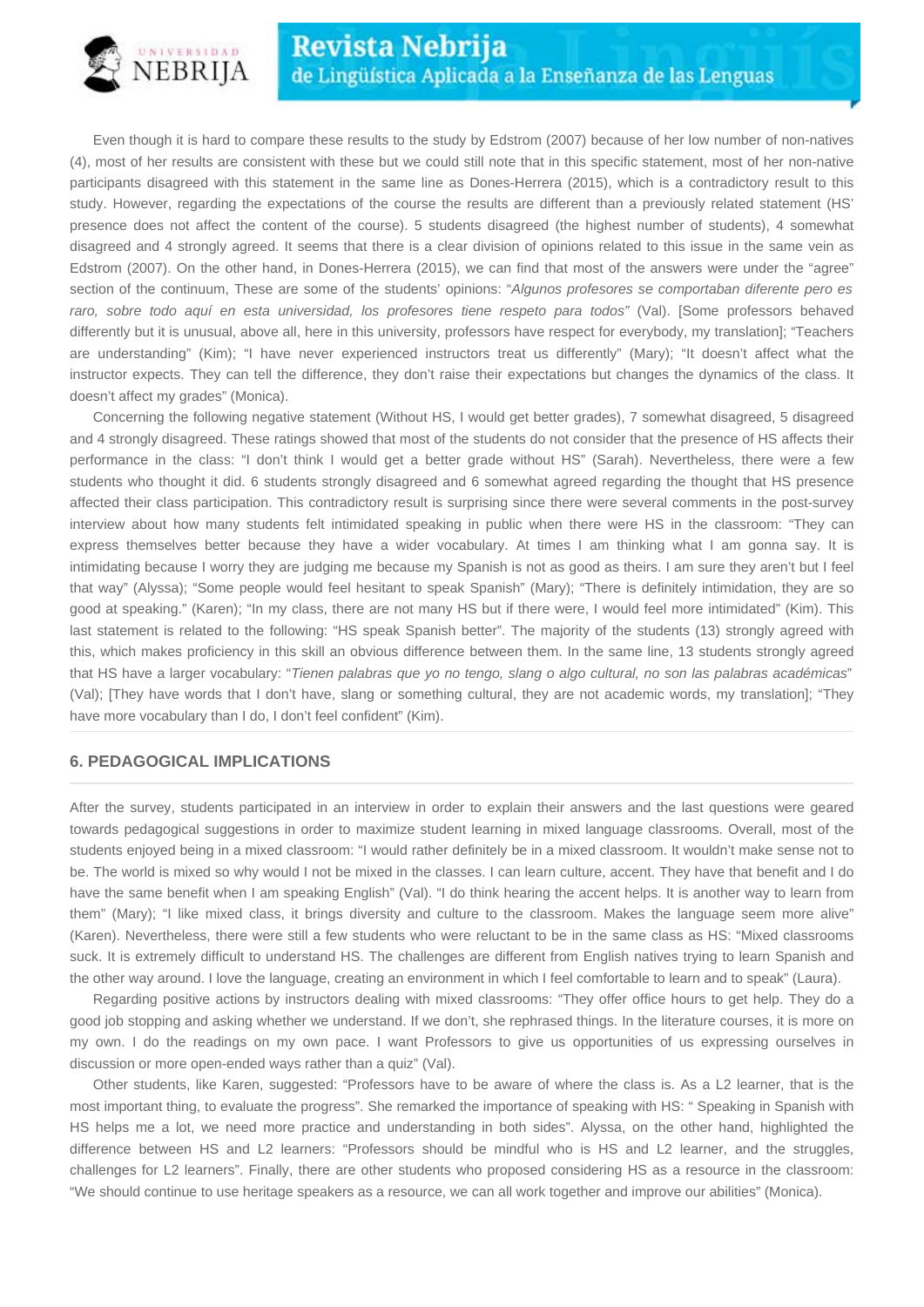

Despite the general positive reactions of the students in the current study as well as those in recent research such as Dones-Herrera (2015), she suggested that the ideal scenario was to separate classes for L2 learners and HS to address their particular needs.

It is the responsibility of the instructor to ensure that L2 learners have enough opportunities to participate in class and avoid letting HS control class discussions. In the same vein, the instructor's role is also crucial in helping to reduce feelings of intimidation or fear in the classroom by engaging all students in interactive activities so that they get to know each other (Campanaro, 2013).

## **7. RECENT FINDINGS ON MIXED CLASSROOMS**

Considering recent findings on mixed classrooms, there are activities that have been suggested to be effective for mutual benefits for L2 learners and HS following Henshaw and Bowles (2015):

## **7.1. ETHNOGRAPHIC INTERVIEWS**

These interviews work as conversation practice with HLs (Henshaw & Bowles, 2015). L2 learners could be the interviewers and they should prepare for it creating a list of questions regarding Latino culture first and the HS would respond to these questions about their heritage and community.

#### **7.2. DICTOGLOSS**

These are text reconstruction activities to be performed in pairs. Below I provide an example of what this activity could look like. Students would listen to the following text twice and take notes:

(1) María solía pensar qué haría si le tocara un millón de dólares. Solía decir a sus papás: "Si me tocara un millón de dólares, me compraría una casa en la playa y dejaría de trabajar. Pasaría el día en la piscina e invitaría a todos mis amigos. Sería una vida increíble" (María used to think about what she would do if she won a million dollars. She used to tell her parents: "If I won a million dollars, I would buy a house by the beach and I would quit my job. I would spend all day in the pool and I would invite all my friends over. It would be an incredible life).

Then, they should engage in metatalk in the target language in order to reconstruct the story. This would be an easier task for HS due to their advantage in oral skills but it could be used as a strategy for grammar acquisition of certain forms that both HS and L2 learners struggle with such as the past subjunctive forms.

## **7.3. TRANSLATIONS**

Translations are a common technique used with HS that could work with L2 learners at advanced levels as well. However, it is crucial that they be contextualized and serve an authentic communicative purpose such as flyers, signs or ads.

## **7.4. DEBATES**

Debates represent a very powerful assignment for these learners as long as the topics are of interest to both HS and L2 learners (e.g. bilingualism, dialectal variation, social justice, immigration, study abroad or art).

## **7.5. COLLABORATIVE WRITING TASKS**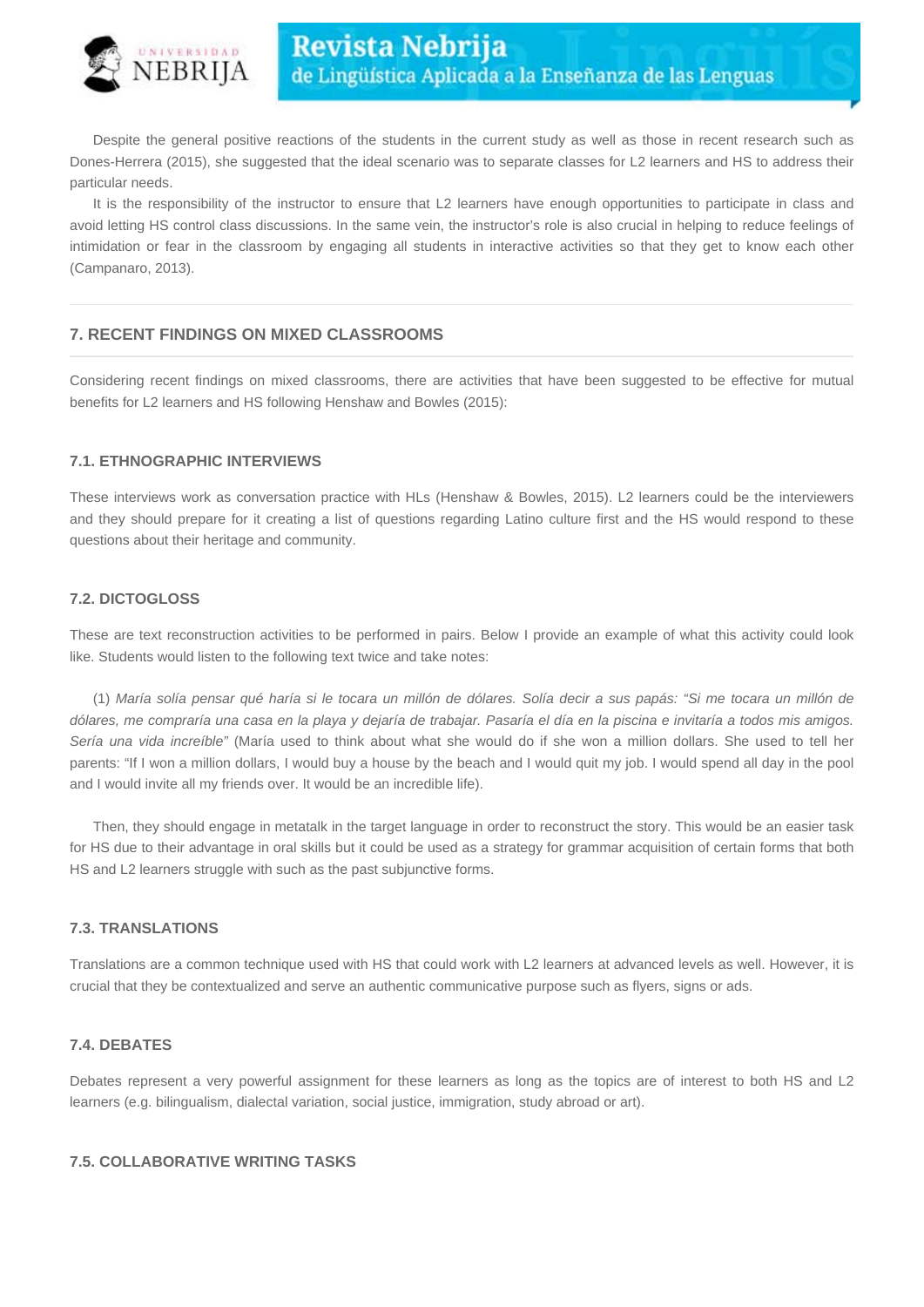

Considering their strengths, L2 learners can assist in spelling and accentuation and HS in lexical repertoire (Bowles, 2011). Overall, it would be recommended to take a project-based instruction approach with collaborative tasks between L2 learners and HS (e.g. interviews, surveys, reviews, etc).

## **8. BENEFITS AND DISADVANTAGES FOR L2 LEARNERS**

Research showed that there were more benefits in mixed classrooms for L2 learners than for HS (Blake & Zyzik, 2003; Bowles, 2011; Henshaw, 2013). They benefit from conversational exchanges with HS (Gass & Varonis, 1985; Mackey, Gass, & McDonough, 2000; Mackey & Goo, 2007; Plonsky & Gass, 2011). These exchanges provide them with comprehensible input through interactional feedback. Another advantage acknowledged by L2 learners in this study is the insight into the target culture (Katz, 2003). In terms of disadvantages, as mentioned earlier, L2 learners may feel intimidated by HS so they felt more confident working with other L2 learners. HS' presence affected their participation in class as explained in the current study. Therefore, instructors have to face some challenges in the classroom to find a balance so that these mixed classes are beneficial for all kinds of learners. An example of this could be via group or pair work to create a non-threatening environment. L2 learners learn from real exposure to the target language and they can help with spelling and grammar (Campanaro, 2013). Storch (2001) suggested that pairing a higher-proficiency learner with a lower-proficiency one would be more beneficial than pairing learners of the same level. In sum, the instructor plays a key role in the success of mixed classrooms.

## **9.CONCLUSIONS**

In the present study we can find L2 learners' opinions and perceptions regarding their experiences with mixed Spanish language classrooms in a higher education institution in the Midwestern United States. Even though some students confess feelings of frustration, intimidation or fear, overall there is a general positive attitude towards the multiple benefits of mixed classrooms for L2 learners such as the improvement of their listening skills or the real immersion scenario. Considering students' comments in the post-survey interview, some suggestions for instruction are offered followed by recommended activities that can be implemented in mixed classrooms.

- [1] The survey and interview questions are adapted from Edstrom (2007).
- [2] All the names used to express students' opinions in sections 5 and 6 are pseudonyms.

## **REFERENCIAS BIBLIOGRÁFICAS**

- Alarcón, I. (2010). Advanced heritage learners of Spanish: A sociolinguistic profile for pedagogical purposes. Foreign Language Annals, 43(2), 269-288.
- Beaudrie, S. M. (2012). A corpus-based study on the misspellings of Spanishheritage learners and their implications for teaching. Linguistics and Education, 23(1), 135-144.
- Benmamoun, E. & O. Kagan (2013). The administration of heritage language programs: challenges and opportunities. Heritage Language Journal, 10(2), 281-293.
- Blake, R. J., & Zyzik, E. C. (2003). Who's Helping Whom?:Learner/Heritage?Speakers' Networked Discussions in Spanish. Applied Linguistics, 24(4), 519-544.
- Bowles, M. (2011). Exploring the role of modality: L2-heritage learner interactions in the Spanish language classroom. Heritage Language Journal, 8(1), 30-65.
- Bowles, M. A., Adams, R. J., & Toth, P. D. (2014). A Comparison of L2–L2 and L2–Heritage Learner Interactions in Spanish Language Classrooms. The Modern Language Journal, 98(2), 497-517.
- Campanaro, T. G. (2013). Spanish Heritage Speakers and Second Language Learners in Mixed Classrooms: Perceptions of Students and Instructors